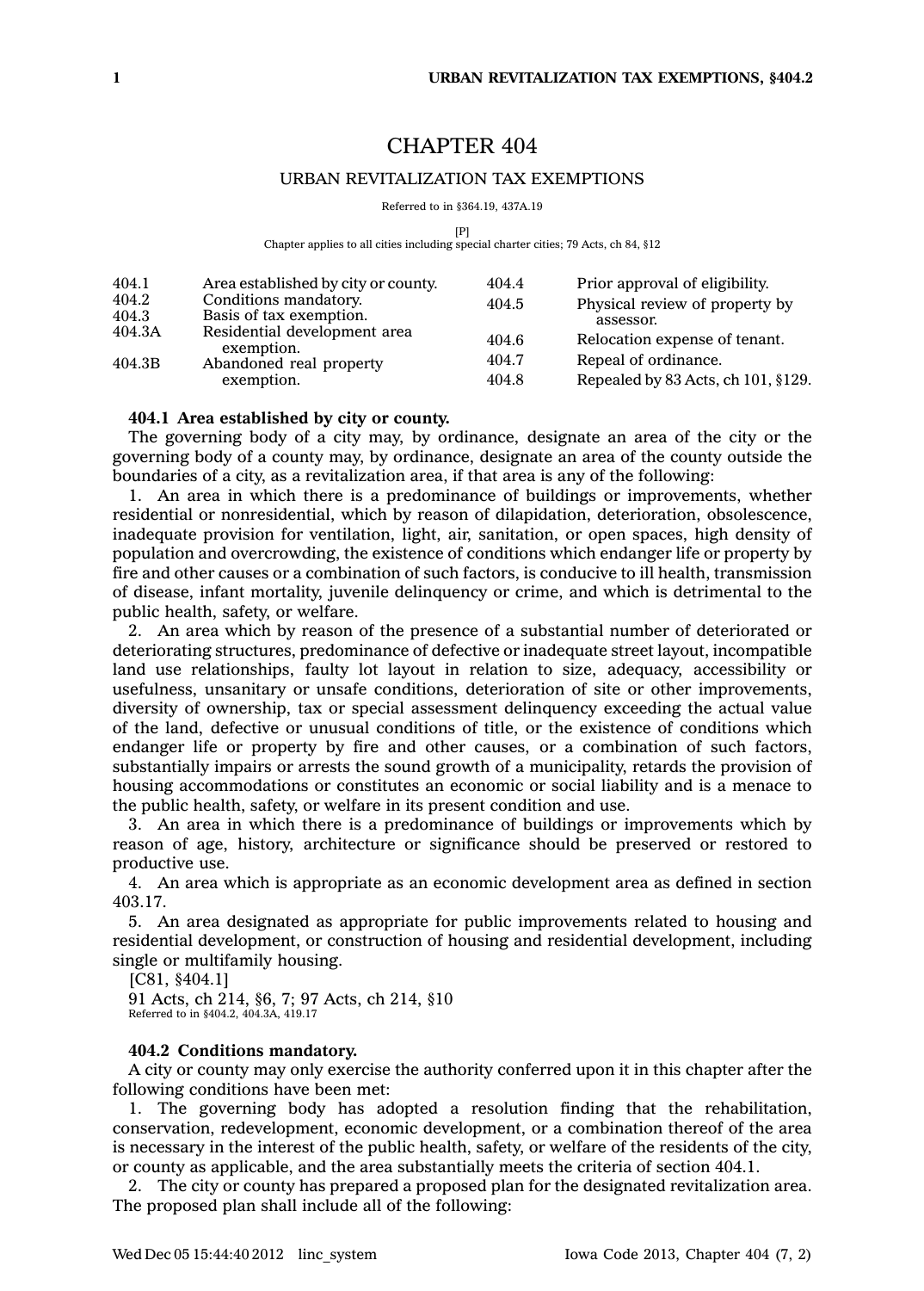### **§404.2, URBAN REVITALIZATION TAX EXEMPTIONS 2**

*a.* A legal description of the real estate forming the boundaries of the proposed area along with <sup>a</sup> map depicting the existing parcels of real estate.

*b.* The existing assessed valuation of the real estate in the proposed area, listing the land and building values separately.

*c.* A list of names and addresses of the owners of record of real estate within the area.

*d.* The existing zoning classifications and district boundaries and the existing and proposed land uses within the area.

*e.* Any proposals for improving or expanding city or county services within the area including but not limited to transportation facilities, sewage, garbage collection, street maintenance, park facilities and police and fire protection.

*f.* A statement specifying whether the revitalization is applicable to none, some, or all of the property assessed as residential, agricultural, commercial or industrial property within the designated area or <sup>a</sup> combination thereof and whether the revitalization is for rehabilitation and additions to existing buildings or new construction or both. If revitalization is made applicable only to some property within an assessment classification, the definition of that subset of eligible property must be by uniform criteria which further some planning objective identified in the plan. The city shall state how long it is estimated that the area shall remain <sup>a</sup> designated revitalization area which time shall be longer than one year from the date of designation and shall state any plan by the city to issue revenue bonds for revitalization projects within the area. For <sup>a</sup> county, <sup>a</sup> revitalization area shall include only property which will be used as industrial property, commercial property, commercial property consisting of three or more separate living quarters with at least seventy-five percent of the space used for residential purposes, or residential property. However, <sup>a</sup> county shall not provide <sup>a</sup> tax exemption under this chapter to commercial property, commercial property consisting of three or more separate living quarters with at least seventy-five percent of the space used for residential purposes, or residential property which is located within the limits of <sup>a</sup> city.

*g.* The provisions that have been made for the relocation of persons, including families, business concerns and others, whom the city or county anticipates will be displaced as <sup>a</sup> result of improvements to be made in the designated area.

*h.* Any tax exemption schedule authorized in section 404.3, subsection 5, that shall be used in lieu of the schedule set out in section 404.3, subsection 1, 2, 3, or 4. In the case of <sup>a</sup> county, the tax schedules used shall only be applicable to property of the type for which the revitalization area is zoned at the time the county designates the area <sup>a</sup> revitalization area.

*i.* The percent increase in actual value requirements that shall be used in lieu of the fifteen and ten percent requirements specified in section 404.3, subsection 8 and in section 404.5. This percent increase in actual value requirements shall not be greater than that provided in this chapter and shall be the same requirements applicable to all existing revitalization areas.

*j.* A description of any federal, state or private grant or loan program likely to be <sup>a</sup> source of funding for that area for residential improvements and <sup>a</sup> description of any grant or loan program which the city or county has or will have as <sup>a</sup> source of funding for that area for residential improvements.

The city or county has scheduled a public hearing and notified all owners of record of real property located within the proposed area and the tenants living within the proposed area in accordance with section 362.3 or 331.305, as applicable. In addition to notice by publication, notification shall also be given by ordinary mail to the last known address of the owners of record. The city or county shall also send notice by ordinary mail addressed to the "occupants" of addresses located within the proposed area, unless the city council or board of supervisors, by reason of lack of <sup>a</sup> reasonably current and complete address list, or for other good cause, shall have waived the notice. Notwithstanding section 362.3 or 331.305, as applicable, the notice shall be given by the thirtieth day prior to the public hearing.

4. The public hearing has been held.

5. *a.* A second public hearing has been held if:

(1) The city or county has received within thirty days after the holding of the first public hearing <sup>a</sup> valid petition requesting <sup>a</sup> second public hearing containing the signatures and current addresses of property owners that represent at least ten percent of the privately owned property within the designated revitalization area or;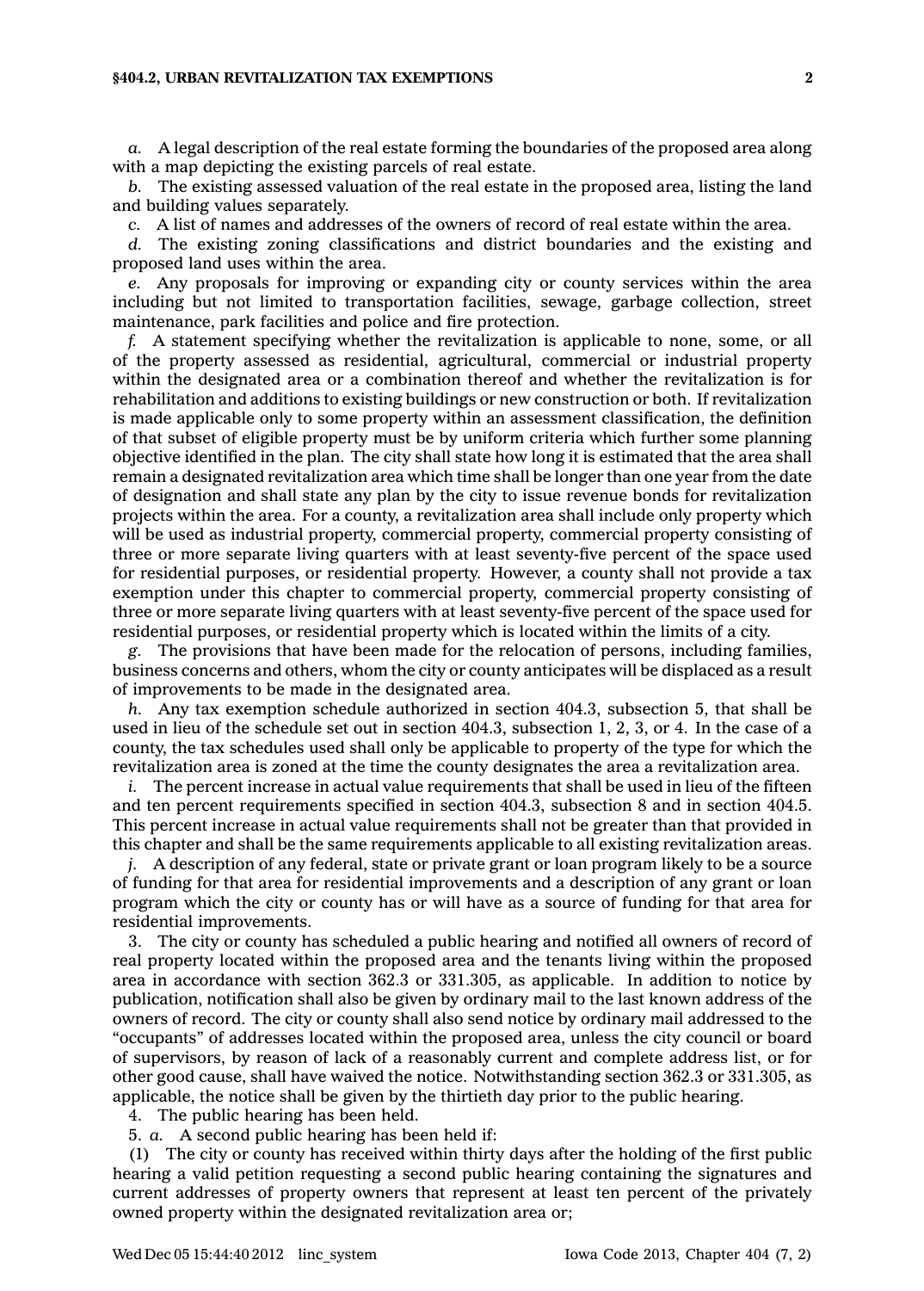(2) The city or county has received within thirty days after the holding of the first public hearing <sup>a</sup> valid petition requesting <sup>a</sup> second public hearing containing the signatures and current addresses of tenants that represent at least ten percent of the residential units within the designated revitalization area.

*b.* At any such second public hearing the city or county may specifically request those in attendance to indicate the precise nature of desired changes in the proposed plan.

6. The city or county has adopted the proposed or amended plan for the revitalization area after the requisite number of hearings. The city or county may subsequently amend this plan after <sup>a</sup> hearing. Notice of the hearing shall be published as provided in section 362.3 or 331.305, except that at least seven days' notice must be given and the public hearing shall not be held earlier than the next regularly scheduled city council or board of supervisors meeting following the published notice. A city which has adopted <sup>a</sup> plan for <sup>a</sup> revitalization area which covers all property within the city limits may amend that plan at any time, pursuant to this section, to include property which has been or will be annexed to the city. The provisions of the original plan shall be applicable to the property which is annexed and the property shall be considered to have been part of the revitalization area as of the effective date of its annexation to the city.

[C81, §404.2]

83 Acts, ch 173, §1, 4, 5; 85 Acts, ch 95, §1; 86 Acts, ch 1245, §848, 849; 89 Acts, ch 2, §1; 91 Acts, ch 214, §5, 8 – 11; 92 Acts, ch 1191, §1, 4; 96 Acts, ch 1204, §38, 39; 2004 Acts, ch 1165, §1, 11, 12; 2010 Acts, ch 1061, §159, 180

Referred to in §404.3, 404.4, 404.5, 404.6, 419.17

### **404.3 Basis of tax exemption.**

1. All qualified real estate assessed as residential property is eligible to receive an exemption from taxation based on the actual value added by the improvements. The exemption is for <sup>a</sup> period of ten years. The amount of the exemption is equal to <sup>a</sup> percent of the actual value added by the improvements, determined as follows: One hundred fifteen percent of the value added by the improvements. However, the amount of the actual value added by the improvements which shall be used to compute the exemption shall not exceed twenty thousand dollars and the granting of the exemption shall not result in the actual value of the qualified real estate being reduced below the actual value on which the homestead credit is computed under section 425.1.

2. All qualified real estate is eligible to receive <sup>a</sup> partial exemption from taxation on the actual value added by the improvements. The exemption is for <sup>a</sup> period of ten years. The amount of the partial exemption is equal to <sup>a</sup> percent of the actual value added by the improvements, determined as follows:

- *a.* For the first year, eighty percent.
- *b.* For the second year, seventy percent.
- *c.* For the third year, sixty percent.
- *d.* For the fourth year, fifty percent.
- *e.* For the fifth year, forty percent.
- *f.* For the sixth year, forty percent.
- *g.* For the seventh year, thirty percent.
- *h.* For the eighth year, thirty percent.
- *i.* For the ninth year, twenty percent.
- *j.* For the tenth year, twenty percent.

3. All qualified real estate is eligible to receive <sup>a</sup> one hundred percent exemption from taxation on the actual value added by the improvements. The exemption is for <sup>a</sup> period of three years.

4. All qualified real estate assessed as residential property or assessed as commercial property, if the commercial property consists of three or more separate living quarters with at least seventy-five percent of the space used for residential purposes, is eligible to receive <sup>a</sup> one hundred percent exemption from taxation on the actual value added by the improvements. The exemption is for <sup>a</sup> period of ten years.

5. A city or county may adopt <sup>a</sup> different tax exemption schedule than those allowed in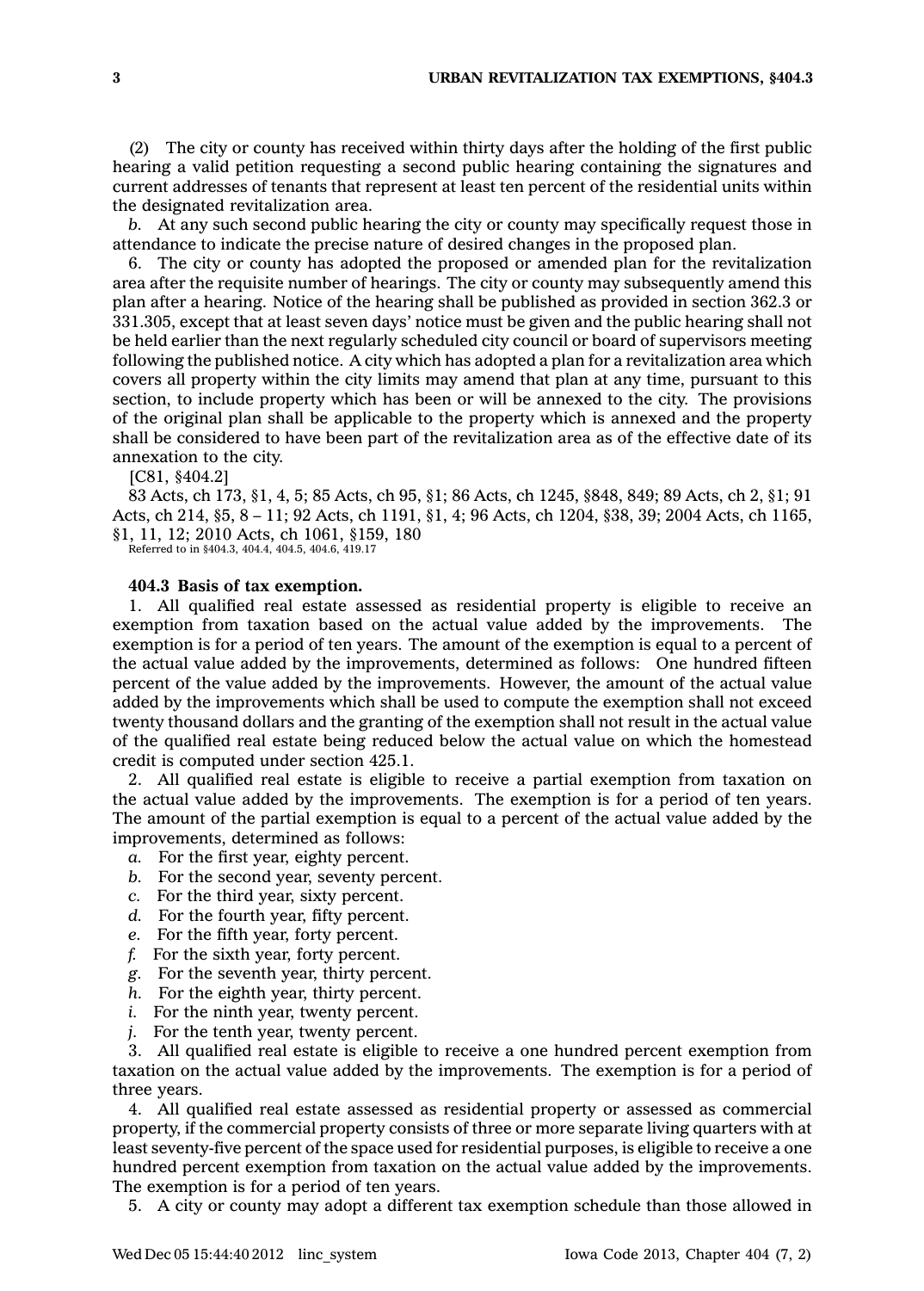subsection 1, 2, 3, or 4. The different schedule adopted shall not allow <sup>a</sup> greater exemption, but may allow <sup>a</sup> smaller exemption, in <sup>a</sup> particular year, than allowed in the schedule specified in the corresponding subsection of this section. A different schedule adopted by <sup>a</sup> city or county shall apply to every revitalization area within the city or county, unless the qualified property is eligible for an exemption pursuant to section 404.3A or 404.3B, and except in areas of the city or county which have been designated as both urban renewal and urban revitalization areas. In an area designated for both urban renewal and urban revitalization, <sup>a</sup> city or county may adopt <sup>a</sup> different schedule than has been adopted for revitalization areas which have not been designated as urban renewal areas.

6. The owners of qualified real estate eligible for the exemption provided in this section or section 404.3A or 404.3B shall elect to take the applicable exemption or shall elect to take the applicable exemption provided in the different schedule authorized by subsection 5 and adopted in the city or county plan if <sup>a</sup> different schedule has been adopted. Once the election has been made and the exemption granted, the owner is not permitted to change the method of exemption.

7. The tax exemption schedule specified in subsection 1, 2, 3, or 4 shall apply to every revitalization area within <sup>a</sup> city or county unless <sup>a</sup> different schedule is adopted in the city or county plan as provided in section 404.2 and authorized by subsection 5.

8. *"Qualified real estate"* as used in this chapter and section 419.17 means real property, other than land, which is located in <sup>a</sup> designated revitalization area and to which improvements have been added, during the time the area was so designated, which have increased the actual value by at least the percent specified in the plan adopted by the city or county pursuant to section 404.2 or if no percent is specified then by at least fifteen percent, or at least ten percent in the case of real property assessed as residential property or which have, in the case of land upon which is located more than one building and not assessed as residential property, increased the actual value of the buildings to which the improvements have been made by at least fifteen percent. *"Qualified real estate"* also means land upon which no structure existed at the start of the new construction, which is located in <sup>a</sup> designated revitalization area and upon which new construction has been added during the time the area was so designated. *"Improvements"* as used in this chapter and section 419.17 includes rehabilitation and additions to existing structures as well as new construction on vacant land or on land with existing structures. However, new construction on land assessed as agricultural property shall not qualify as *"improvements"* for purposes of this chapter and section 419.17 unless the governing body of the city or county has presented justification at <sup>a</sup> public hearing held pursuant to section 404.2 for the revitalization of land assessed as agricultural property by means of new construction. Such justification shall demonstrate, in addition to the other requirements of this chapter and section 419.17, that the improvements on land assessed as agricultural land will utilize the minimum amount of agricultural land necessary to accomplish the revitalization of the other classes of property within the urban revitalization area. However, if such construction, rehabilitation or additions were begun prior to January 29, 1979, or one year prior to the adoption by the city or county of <sup>a</sup> plan of urban revitalization pursuant to section 404.2, whichever occurs later, the value added by such construction, rehabilitation or additions shall not constitute an increase in value for purposes of qualifying for the exemptions listed in this section. *"Actual value added by the improvements"* as used in this chapter and section 419.17 means the actual value added as of the first year for which the exemption was received.

9. The fifteen and ten percent increase in actual value requirements specified in subsection 8 shall apply to every revitalization area within <sup>a</sup> city or county unless different percent increases in actual value requirements are adopted in the city or county plan as provided in section 404.2. However, <sup>a</sup> city or county shall not adopt different requirements unless every revitalization area within the city or county has the same requirements and the requirements do not provide for <sup>a</sup> greater percent increase than specified in subsection 8.

[C81, §404.3]

83 Acts, ch 173, §2, 3, 5; 91 Acts, ch 186, §5; 91 Acts, ch 214, §11; 2004 Acts, ch 1165, §2, 3, 11, 12

Referred to in §404.2, 404.3A, 404.3B, 404.4, 404.5, 404.6, 419.17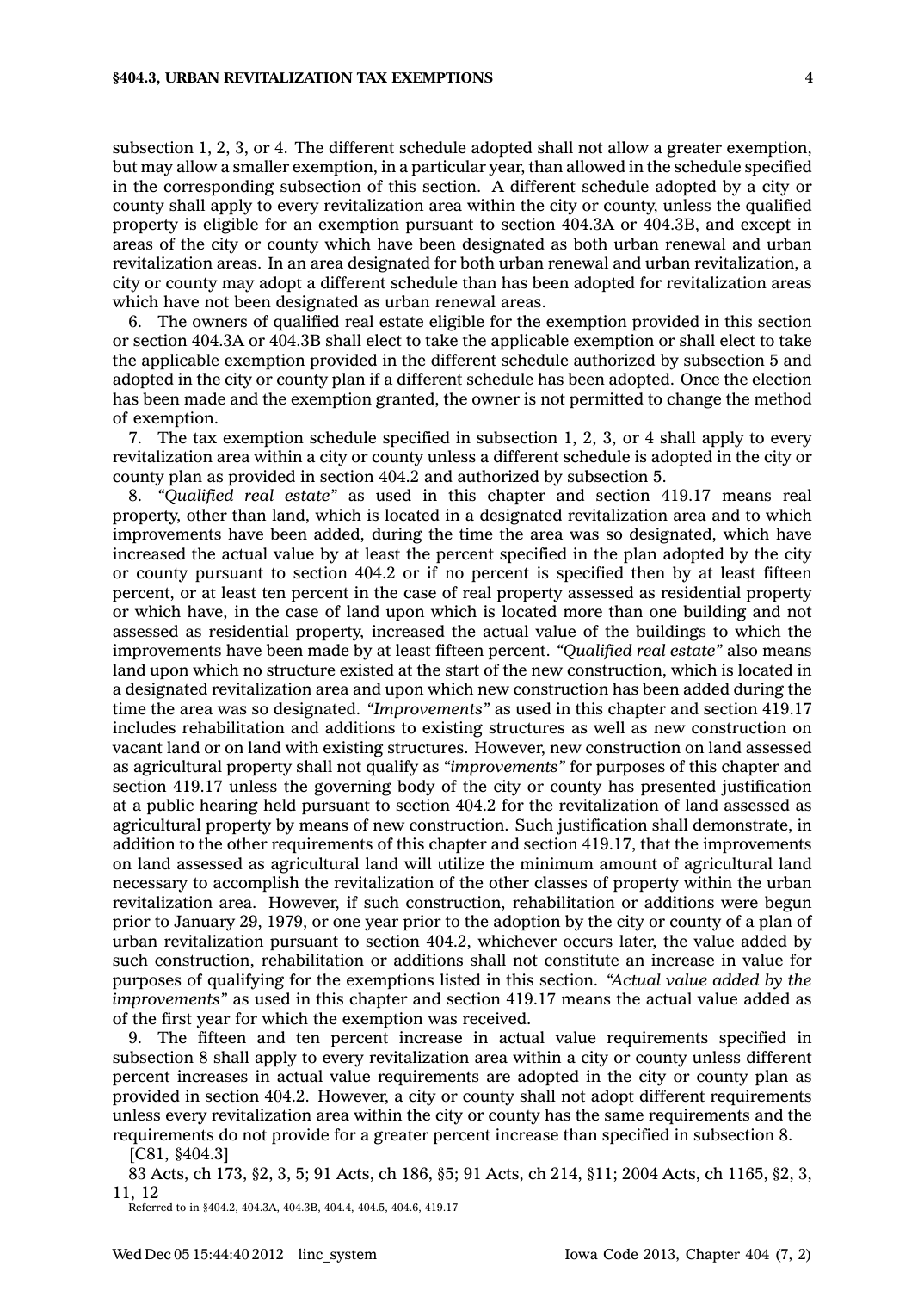## **404.3A Residential development area exemption.**

Notwithstanding the schedules provided for in section 404.3, all qualified real estate assessed as residential property in an area designated under section 404.1, subsection 5, is eligible to receive an exemption from taxation on the first seventy-five thousand dollars of actual value added by the improvements. The exemption is for <sup>a</sup> period of five years.

97 Acts, ch 214, §11

Referred to in §404.3, 419.17

## **404.3B Abandoned real property exemption.**

1. Notwithstanding the schedules provided for in section 404.3, <sup>a</sup> city or county may provide that all qualified real estate that meets the definition of abandoned as stated in section 657A.1 is eligible to receive an exemption from taxation based on the schedule set forth in subsection 2 or 3.

2. All qualified real estate described in subsection 1 is eligible to receive <sup>a</sup> partial exemption from taxation on the actual value added by the improvements. The exemption is for <sup>a</sup> period of fifteen years. The amount of the partial exemption is equal to <sup>a</sup> percent of the actual value added by the improvements, determined as follows:

- *a.* For the first year, eighty percent.
- *b.* For the second year, seventy-five percent.
- *c.* For the third year, seventy percent.
- *d.* For the fourth year, sixty-five percent.
- *e.* For the fifth year, sixty percent.
- *f.* For the sixth year, fifty-five percent.
- *g.* For the seventh year, fifty percent.
- *h.* For the eighth year, forty-five percent.
- *i.* For the ninth year, forty percent.
- *j.* For the tenth year, thirty-five percent.
- *k.* For the eleventh year, thirty percent.
- *l.* For the twelfth year, twenty-five percent.
- *m.* For the thirteenth year, twenty percent.
- *n.* For the fourteenth year, twenty percent.
- *o.* For the fifteenth year, twenty percent.

3. All qualified real estate described in subsection 1 is eligible to receive <sup>a</sup> one hundred percent exemption from taxation on the actual value added by the improvements. The exemption is for <sup>a</sup> period of five years.

2004 Acts, ch 1165, §4, 11, 12 Referred to in §404.3, 419.17

#### **404.4 Prior approval of eligibility.**

A person may submit <sup>a</sup> proposal for an improvement project to the governing body of the city or county to receive prior approval for eligibility for <sup>a</sup> tax exemption on the project. The governing body shall, by resolution, give its prior approval for an improvement project if the project is in conformance with the plan for revitalization developed by the city or county. Such prior approval shall not entitle the owner to exemption from taxation until the improvements have been completed and found to be qualified real estate; however, if the proposal is not approved, the person may submit an amended proposal for the governing body to approve or reject.

An application shall be filed for each new exemption claimed. The first application for an exemption shall be filed by the owner of the property with the governing body of the city or county in which the property is located by February 1 of the assessment year for which the exemption is first claimed, but not later than the year in which all improvements included in the project are first assessed for taxation, or the following two assessment years, in which case the exemption is allowed for the total number of years in the exemption schedule. However, upon the request of the owner at any time, the governing body of the city or county provides by resolution that the owner may file an application by February 1 of any other assessment year selected by the governing body in which case the exemption is allowed for the number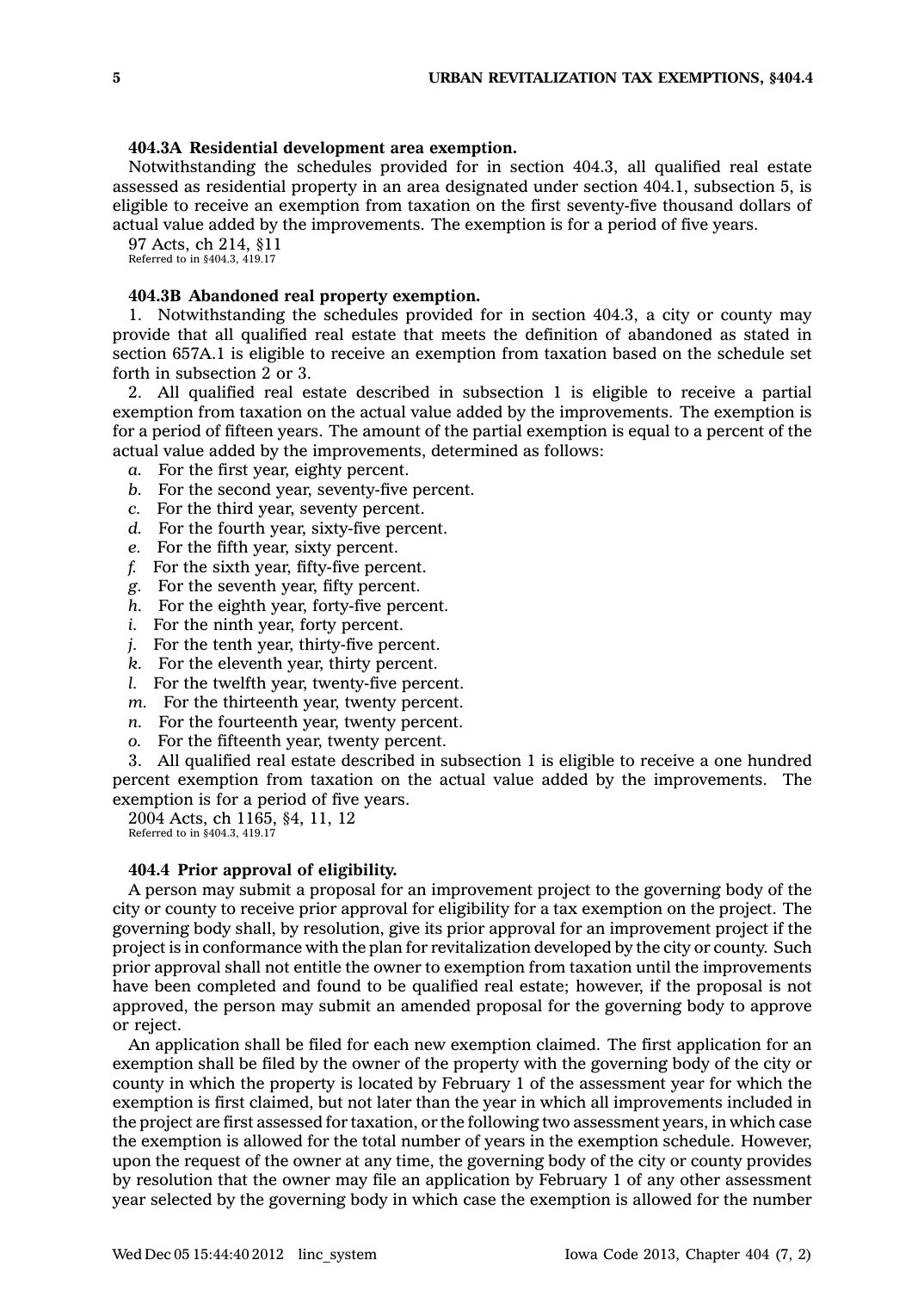## **§404.4, URBAN REVITALIZATION TAX EXEMPTIONS 6**

of years remaining in the exemption schedule selected. The application shall contain, but not be limited to, the following information: The nature of the improvement, its cost, the estimated or actual date of completion, the tenants that occupied the owner's building on the date the city or county adopted the resolution referred to in section 404.2, subsection 1, and which exemption in section 404.3 or in the different schedule, if one has been adopted, will be elected.

The governing body of the city or county shall approve the application, subject to review by the local assessor pursuant to section 404.5, if the project is in conformance with the plan for revitalization developed by the city or county, is located within <sup>a</sup> designated revitalization area, and if the improvements were made during the time the area was so designated. The governing body of the city or county shall forward for review all approved applications to the appropriate local assessor by March 1 of each year with <sup>a</sup> statement indicating whether section 404.3, subsection 1, 2, 3 or 4 applies or if <sup>a</sup> different schedule has been adopted, which exemption from that schedule applies. Applications for exemption for succeeding years on approved projects shall not be required.

[C81, §404.4]

87 Acts, ch 156, §1; 91 Acts, ch 214, §11; 92 Acts, ch 1191, §2, 4; 2001 Acts, ch 116, §2; 2002 Acts, ch 1151, §1, 36

Referred to in §404.5, 419.17

## **404.5 Physical review of property by assessor.**

The local assessor shall review each first-year application by making <sup>a</sup> physical review of the property, to determine if the improvements made increased the actual value of the qualified real estate by at least fifteen percent or at least ten percent in the case of real property assessed as residential property or the applicable percent increase requirement adopted by the city or county under section 404.2. If the assessor determines that the actual value of that real estate has increased by at least the requisite percent, the assessor shall proceed to determine the actual value of the property and certify the valuation determined pursuant to section 404.3 to the county auditor at the time of transmitting the assessment rolls. However, if <sup>a</sup> new structure is erected on land upon which no structure existed at the start of the new construction, the assessor shall proceed to determine the actual value of the property and certify the valuation determined pursuant to section 404.3 to the county auditor at the time of transmitting the assessment rolls. The assessor shall notify the applicant of the determination, and the assessor's decision may be appealed to the local board of review at the times specified in section 441.37. If an application for exemption is denied as <sup>a</sup> result of failure to sufficiently increase the value of the real estate as provided in section 404.3, the owner may file <sup>a</sup> first annual application in <sup>a</sup> subsequent year when additional improvements are made to satisfy requirements of section 404.3, and the provisions of section 404.4 shall apply. After the tax exemption is granted, the local assessor shall continue to grant the tax exemption, with periodic physical review by the assessor, for the time period specified in section 404.3, subsection 1, 2, 3 or 4, or specified in the different schedule if one has been adopted, under which the exemption was granted. The tax exemptions for the succeeding years shall be granted without the taxpayer having to file an application for the succeeding years.

For the purposes of this section, the actual value of the property upon which the value of improvements in the form of rehabilitation or additions to existing structures shall be determined shall be the lower of either the amount listed on the assessment rolls in the assessment year in which such improvements are first begun or the price paid by the owner if the improvements in the form of rehabilitation or additions to existing structures were begun within one year of the date the property was purchased and the sale was <sup>a</sup> fair and reasonable exchange between <sup>a</sup> willing buyer and <sup>a</sup> willing seller, neither being under any compulsion to buy or sell and each being familiar with all the facts relating to the particular property.

[C81, §404.5]

91 Acts, ch 214, §11; 92 Acts, ch 1191, §3, 4; 96 Acts, ch 1204, §40, 41 Referred to in §404.2, 404.4, 419.17